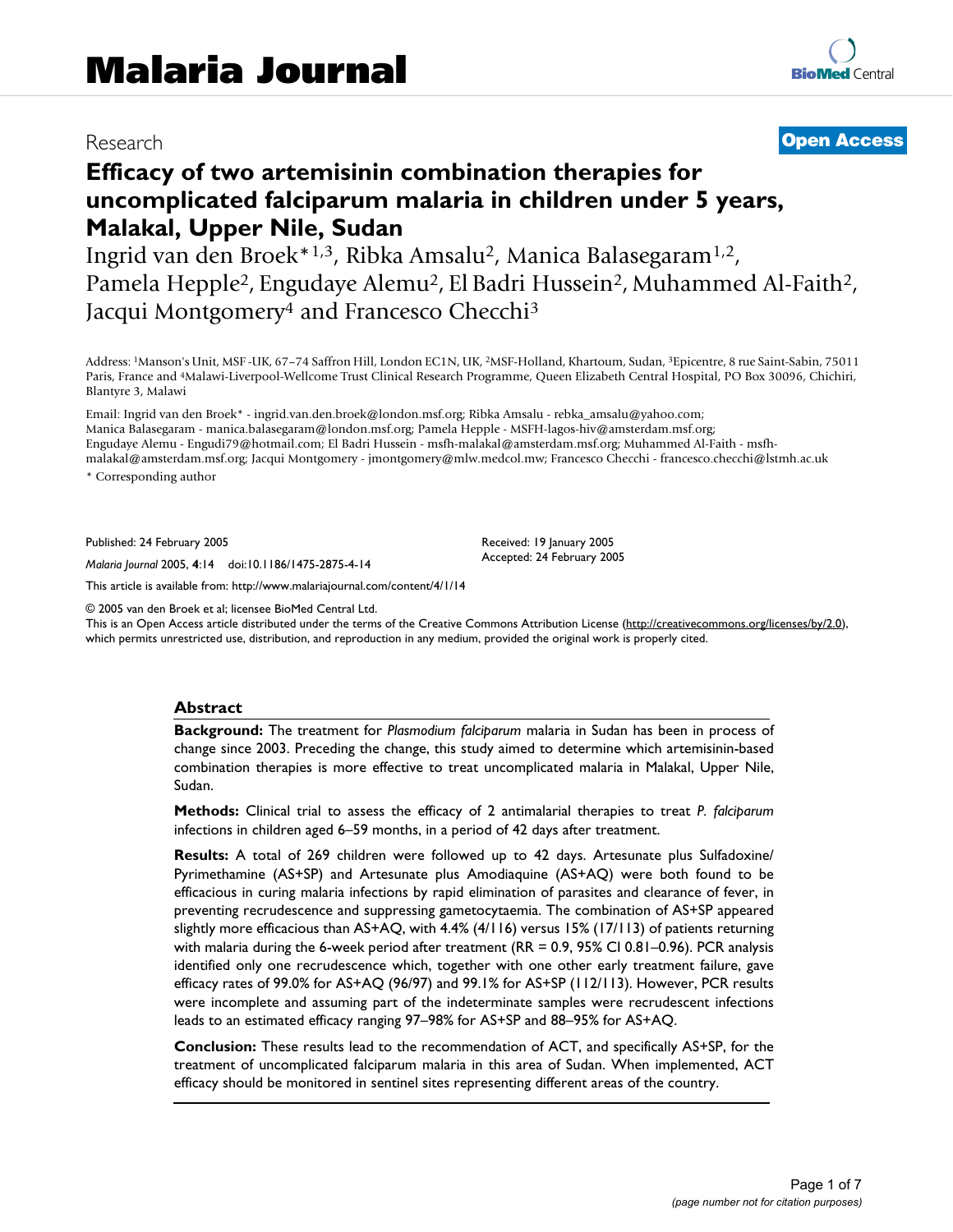### **Introduction**

The health situation in Sudan continues to be affected by long-lasting conflict and related humanitarian emergencies such as food crises and epidemics. Malaria is one of the major causes of morbidity and mortality. In Sudan, an estimated 7.5 million patients suffer from malaria each year and 35,000 die from this disease, which accounts for up to 20% of hospital deaths [1]. The problem appears to have worsened in recent years due to increasing levels of *Plasmodium falciparum* resistance against the two most commonly used antimalarials: chloroquine (CQ) and sulfadoxine/pyrimethamine (SP). CQ resistance in the northern and central part of the Sudan is near 50% [2]. In the South, CQ resistance below 15% was found in some isolated locations [3,4], but was over 80% elsewhere [5,6]. Resistance to SP was shown by presence of SP-resistant genotypes [7] and *in vivo* studies documenting of 0–11% resistance in Khartoum and the eastern part of the country [2,8] and varying levels of 0, 16% up to 70% in different locations in the southern part of the country [4-6]. Amodiaquine (AQ) provided an alternative for CQ in Africa in recent years; this drug is not officially registered in the Sudan, and due to its limited use, was expected to have preserved good efficacy.

The nationally recommended treatment protocol for *P. falciparum* malaria in Sudan at the time of this study was still CQ as first-line and SP as second-line. A change in protocol was however in progress, and the Sudanese Health authorities had indicated that artemisinin-based combination therapy (ACT) was the preferred new firstline treatment [9]. The World Health Organization (WHO), MSF and various other NGOs supported this viewpoint  $[10,11]$ .

In line with recommendations for several other African countries, two ACTs were proposed for Sudan: Artesunate (AS) +SP or AS+AQ. The third option, used in other African countries, Artemether-Lumefantrine (Coartem) was not seen as a viable option at the time, because of its cost. To provide information on the efficacy of ACT treatment in Sudan, the *in vivo* therapeutic efficacy of the first two combinations were studied in Malakal town, Upper Nile State.

### **Patients and Methods**

Malakal is located in southern Sudan (on the edge of the Khartoum-governed area), which is an area is of medium to high malaria endemicity (main transmission season: June-November). This open-label study was done in Malakal paediatric hospital supported by Médecins Sans Frontières, from September 2003 to January 2004. The methodology used was in accordance with standard WHO procedures for antimalarial drug efficacy assessment in high transmission settings [12,13]. Children aged

between 6 months and 5 years with fever (axillary temperature of 37.5°C or more) and *P. falciparum* infection with a density of 2,000 to 200,000 parasites/µl but no signs of severe malaria (WHO criteria, [13]) or any other serious health condition were included in the study (provided written parental consent was given). One of the two therapies was allocated (by sequential alternation), and given under supervision: either (1) AS+SP, 3 days AS 4 mg/kg body weight on day 0, 1 and 2 plus SP, 25/1.25 mg/kg, single dose on day 0 or (2) AS+AQ, 3 days AS 4 mg/kg on day 0, 1 and 2 plus AQ 10 mg/kg on day 0, 1, 2. Doses were calculated for weight categories in quarter tablets. In case of vomiting within 30 minutes, the treatment was repeated. Repeated vomiting led to exclusion from study and referral to the hospital for quinine treatment. Medications were normally given in the mornings and appointments for next day roughly matched 24 hr intervals. Artesunate was obtained from Dafra (Belgium) and SP and AQ from IDA (the Netherlands).

The sample size of at least 116 inclusions per arm was calculated to detect a 12% difference between the two arms, assuming a 97% efficacy at day 28 for the AS+SP arm (based on 100% efficacy of SP found in a recent study performed at a nearby location, [4]) and 85% for the AS+AQ arm (internationally recommended level for change), with 80% power and 5% risk type I error, anticipating a loss to follow-up of 10%. Patients returned daily during the first 3 days of illness and weekly thereafter for 6 weeks (42 days) after treatment. Side effects of drugs and selfmedication were recorded based on patient reports and actively asked for during visits. Cases which remained negative during follow-up were considered Adequate Clinical and Parasitological Responses (ACPR). Failures were classified as (1) Early Treatment Failures (ETF) in case of significant parasitaemia at day 2 or 3 or parasites and fever at day 3, (2) Late Clinical Failures (LCF) for cases with parasites and fever during follow-up after day 3 and (3) Late Parasitological Failures (LPF) for parasite infections without fever at day 42, all in accordance with WHO guidelines [13]. Rescue treatment for failures was quinine 10 mg/kg/eight-hourly for 7 days. PCR analysis was used to distinguish new infections from recrudescences.

Slides were examined by two microscopists independently and 20% of slides were cross-checked in an external laboratory (at KEMRI, Nairobi). The density of parasites was determined by simultaneous count of white blood cells and parasites, assuming a standard density of 8,000 WBCs per µl [13]. Haemoglobin levels were evaluated at day 0, 14, 28 and 42, to observe return to healthy Hb-levels after effective antimalarial treatment. PCR analysis of the *msp1* and *msp2* loci was used to distinguish re-infections from recrudescences [14,15]. In case of two or more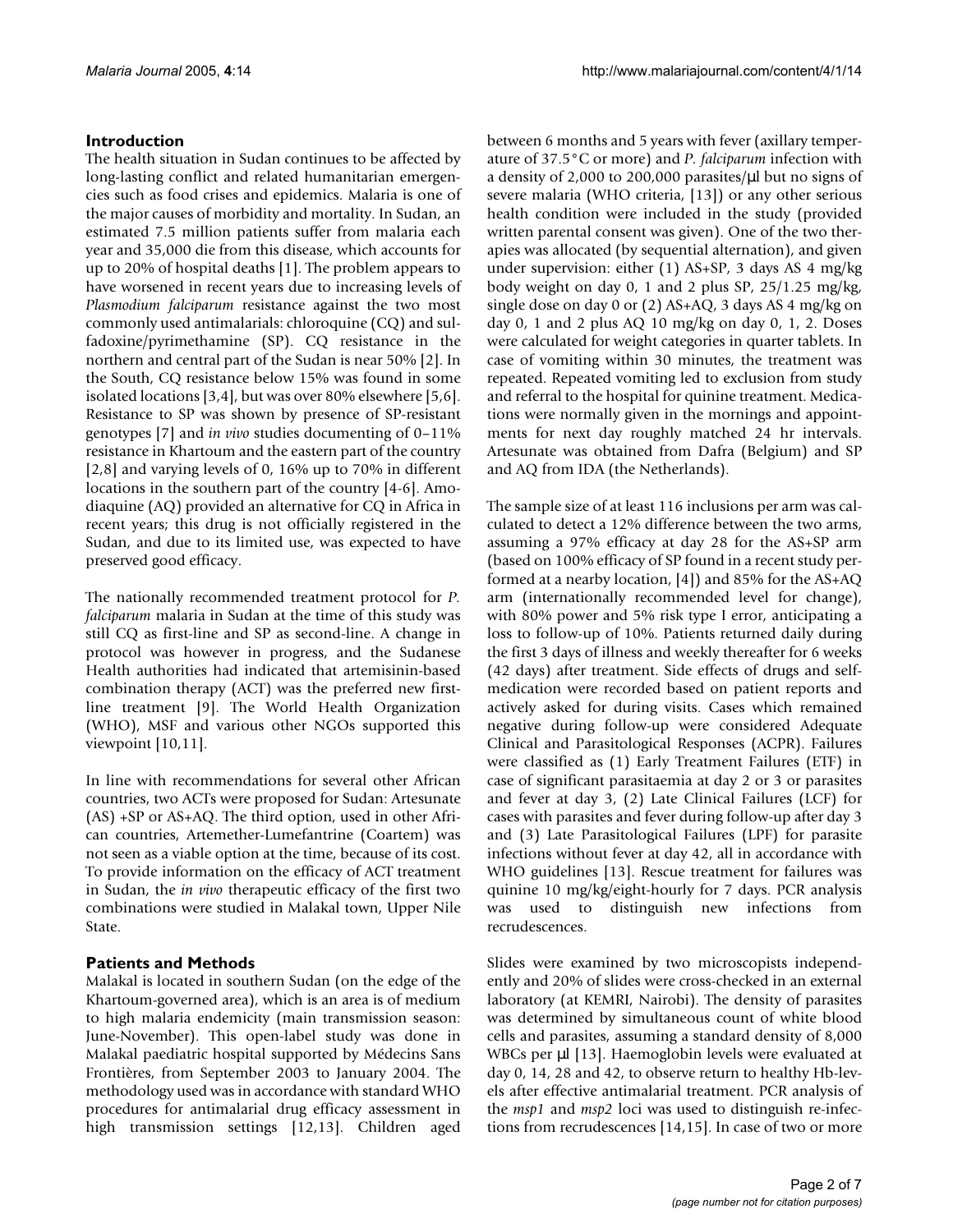|                        | $AS + SP$ (n = 135)     |
|------------------------|-------------------------|
| 68/66                  | 64/71                   |
| 33 (13, 7–59)          | $33(15, 6 - 59)$        |
| $11.1$ (2.4, 5.7–17.0) | $11.3(2.6, 5.4 - 18.0)$ |
| 38.7 (0.9, 37.5-40.9)  | 38.9 (0.9, 37.5–40.9)   |
| $7.8$ (1.7, 5.0-12.2)  | $7.9$ (1.8, 5.0–12.7)   |
| 20 952 (2 100-199 500) | 24835 (2 000-198 000)   |
|                        | $AS + AQ$ (n = 134)     |

<span id="page-2-0"></span>**Table 1: Baseline characteristics of patients at study-enrolment, per treatment arm, Malakal, Upper Nile, Sudan 2003–4.**

<span id="page-2-1"></span>**Table 2: Treatment endpoints on day 28, 42 after treatment and PCR adjusted day 42, Malakal, Upper Nile, Sudan, 2003–2004**

|                       | $AS + AQ$ |      |              | $AS + SP$      |      |               |
|-----------------------|-----------|------|--------------|----------------|------|---------------|
|                       | N         | %    | 95% CI       | N              | %    | 95% CI        |
| Day 28 Results        | 117       |      |              | 116            |      |               |
| <b>ACPR</b>           | 105       | 89.7 | 82.8-94.6    | 114            | 98.3 | $93.9 - 99.8$ |
| <b>ETF</b>            | 0         | 0    |              |                | 0.9  | $0.0 - 4.7$   |
| <b>LCF</b>            | 10        | 8.5  | $4.2 - 15.2$ |                | 0.9  | $0.0 - 4.7$   |
| LPF                   | 2         | 1.7  | $0.2 - 6.0$  | 0              | 0    |               |
| Day 42 Results        | 113       |      |              | 116            |      |               |
| <b>ACPR</b>           | 96        | 85.0 | 77.0-91.0    | 112            | 96.6 | $91.4 - 99.1$ |
| <b>ETF</b>            | 0         | 0    |              |                | 0.9  | $0.0 - 4.7$   |
| <b>LCF</b>            | 15        | 13.3 | $7.6 - 20.9$ | $\overline{2}$ | 1.7  | $0.2 - 6.1$   |
| LPF                   | 2         | 1.8  | $0.2 - 6.2$  |                | 0.9  | $0.0 - 4.7$   |
| PCR corrected day 42# | 97        |      |              | 113            |      |               |
| No PCR result         | (12)      |      |              | (2)            |      |               |
| Re-infections         | (4)       |      |              | (1)            |      |               |
| <b>ACPR</b>           | 96        | 99.0 | $94.4 - 100$ | 112            | 99.I | $95.2 - 100$  |
| <b>ETF</b>            | 0         | 0    | $0.0 - 3.7$  |                | 0.9  | $0.0 - 4.8$   |
| <b>LCF</b>            |           | 1.0  | $0.0 - 5.6$  | 0              | 0    | $0.0 - 3.2$   |
| LPF                   | 0         | 0    | $0.0 - 3.7$  | 0              | 0    | $0.0 - 3.2$   |

#Cases with missing or undetermined PCR results and re-infections were excluded from the analysis. ACPR = Adequate Clinical Parasitological Response, ETF = Early Treatment Failure, LCF = Late Clinical Failure, LPF = Late Parasitological Failure.

identical alleles in pre- and post-treatment genotypes, the case was classified as recrudescent, or as a new infection if one or none of the alleles matched. Cases were excluded from the final analysis in case of loss to follow-up, selfmedication with antimalarials and concomitant disease and when PCR results showed re-infections or were undetermined due to missing samples, undetermined genotypes or non-amplifiable DNA.

The research protocol was reviewed and approved by the Sudan Research Directorate, the Malaria, Leishmaniasis and Schistosomiasis Directorate, as well as by the Ethical Review Board of MSF (comprising of MSF-external experts only). During recruitment of the children in study, informed written consent was obtained from their parents/guardians.

#### **Results**

A total of 269 children were recruited during the 5-month study period. Of these, 134 were treated with AS+AQ and 135 with AS+SP. Baseline characteristics were similar in both treatment groups (Table [1](#page-2-0)). Of the children included, 40 were excluded from the final analysis due to associated serious other febrile illness ( $n = 15$ ), self-medication with antimalarials  $(n = 7)$ , loss to follow-up  $(n = 1)$ 13) or erroneous inclusion/classification ( $n = 5$ , i.e. three cases of disagreement over microscopy quality control, two cases retreated with parasites but no fever prior to day 42 in AS+AQ group). There were three children with Hb level of 5.0 g/dl included (limit of in/exclusion), based on their condition assessed by the medical doctor. Altogether, 113 (84%) completed the study after treatment with AS+AQ and 116 (86%) with AS+SP (Figure 1).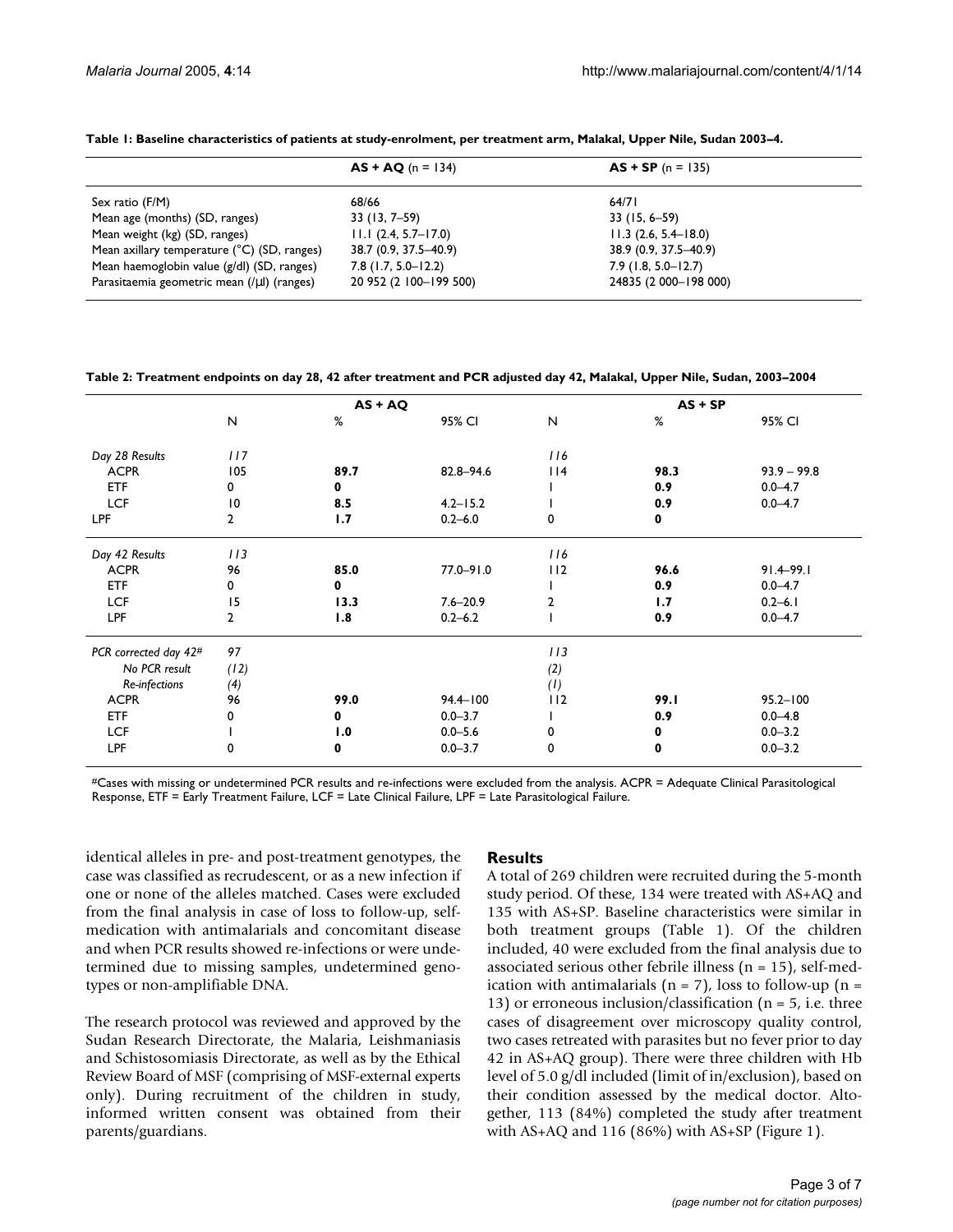

Total 269 study patients recruited

Both artemisinin-combitherapies were highly effective to treat *P. falciparum* infections and prevent parasite re-emergence. Only 1 case of ETF was found, in the AS+SP group (Table [2](#page-2-1)). At day 28 and day 42, the proportion of patients still parasite-free was higher in the group treated with AS+SP than in the group AS +AQ ( $\chi^2$  test, p = 0.014 for results day 28;  $p = 0.0049$  for day 42).

PCR analysis was unable to generate results for a large part of cases (only 6/20 available, Figure 1). In the AS+AQ treatment group, of 17 failures, only 1 was confirmed to be recrudescent, whereas of the other cases, 4 were reinfections and 12 samples were not analyzable. Of the 3 'failures' in the AS + SP group, one was an early treatment failure, PCR identified 1 re-infection and 2 were non-analysable. Hence, with the PCR correction and exclusions of non-analysable and re-infection cases, AS+AQ resulted in 1.0% confirmed failures (1/97) and AS+SP in 0.9% true failures (1/113) (Table [2\)](#page-2-1). Extrapolation of the cases with known PCR results to the ones that remained undetermined (assuming 2/3 of parasitemia due to reinfection), would give a 95.3% efficacy of AS+AQ (101/106) and 98.2% of AS+SP (112/114). Alternatively, a 'worst case' scenario, assuming that all non-analysable PCRs were actually recrudescences, would lead to 88.1% efficacy in the AS+AQ group (96/109) and 97.4% for AS+SP (111/ 114).

Parasites were rapidly cleared in both treatment groups. At day 2 only 17% and 22% of patients still had a (low) parasitaemia in the AS+AQ and AS+SP groups, respectively. Gametocytes were found in 20% (52/262) of children on inclusion. During follow-up, 78% of these carriers at enrolment showed gametocytes again on one or more follow-up days (32/41), whereas 22% of the children without gametocytes at inclusion were later found to be gametocytemic (42/192). There was no difference between the age, temperature, parasitemia, haemoglobin on admission of the two groups, neither in rates of ACPR at study-endpoint. Gametocyte carriage was similar in both treatment groups and all gametocytes disappeared gradually from the blood during the first weeks after follow-up, and cleared by day 21 in 95% of cases (Figure [2\)](#page-4-0).

The body temperature of all patients went down quickly; fever clearance (T<37.5°C) at day 1 and day 2 was 86% and 97% in the  $AS + AQ$  group and 83% and 93% in the AS+SP, and at day 3 all but one (on AS+SP) were free from fever. Average haemoglobin levels for the AS+AQ and AS+SP treatment groups increased from under 8.0 g/dl to near 10 g/dl 6 weeks after treatment. The proportion of children classified as moderately anaemic (haemoglobin from 5 to 8  $g/dl$ ) reduced from 51% to 11% during follow-up period, similar in both arms. No serious adverse events were observed or reported on routine clinical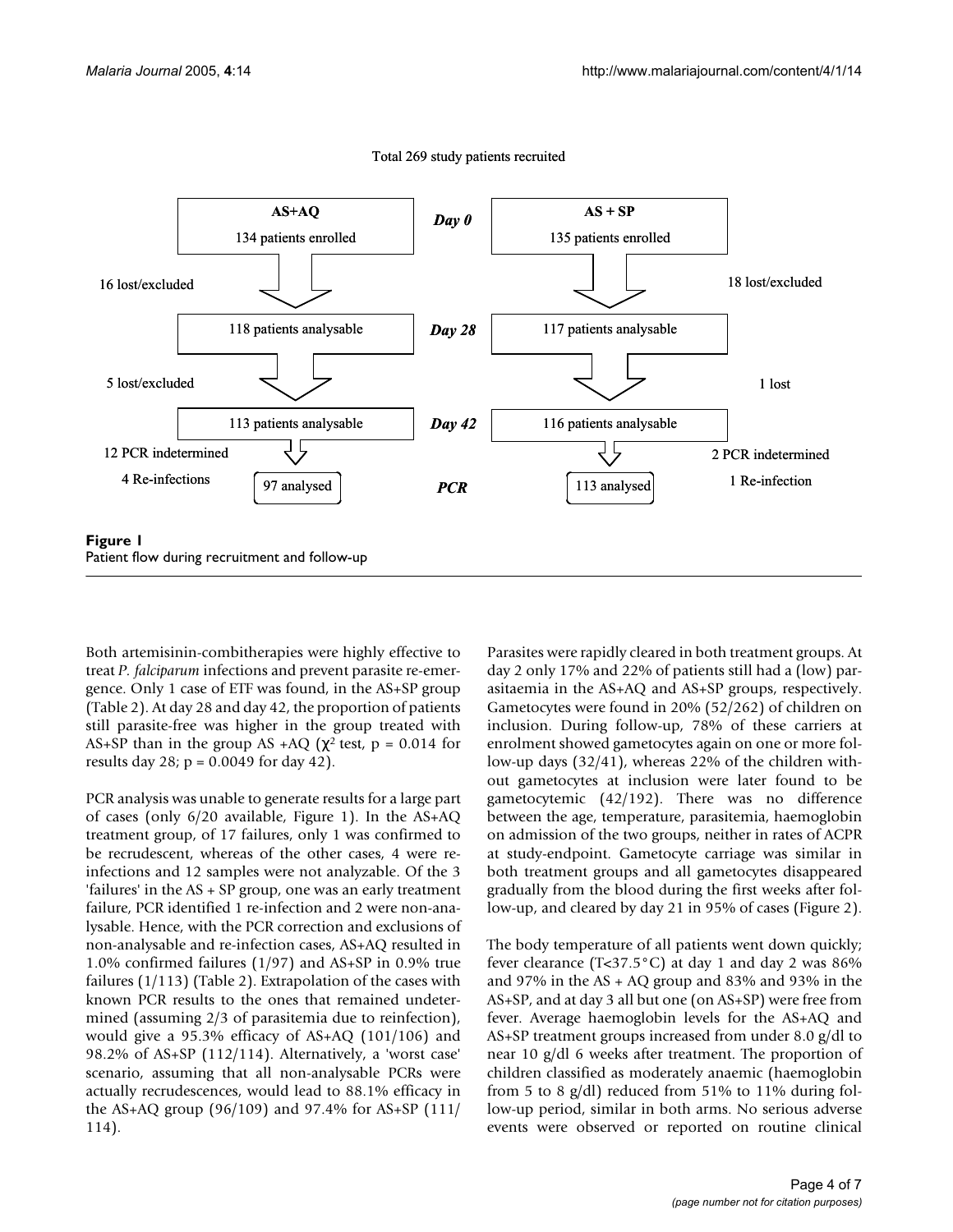<span id="page-4-0"></span>

**Figure 2** Parasitaemia and gametocytaemia during 6-week follow-up. Symbols: AS+SP  $\blacktriangle$  parasites  $\triangle$  gametocytes, AS+AQ  $\blacktriangleright$  parasites ❍ gametocytes. Error bars indicate 95%CI.

examination during follow-up and none of the failures developed complicated malaria.

### **Discussion**

This is one of the first studies into the clinical outcomes of ACT combination therapy in Sudan and provides useful information for decision-makers working to ensure effective antimalarial protocols in this part of the country.

Both of the artemisinin-based combination therapies tested here were found to be highly efficacious in the treatment of uncomplicated *P. falciparum* malaria in this area of the Sudan. AS+SP appears to be the better treatment option on the basis of non-PCR corrected responses, showing a lower percentage of patients returning with parasitaemia. The PCR analysis indicates the true efficacy is comparable between both treatments (near 99%), but is, however, limited by a high proportion of indeterminate cases. More realistically, an efficacy between 97–98% can be expected for AS+SP and 88–95% for AS+AQ, acceptable levels after the long follow-up of 42 days after treatment. A rapid parasite clearance and fever reduction was found following treatment with both ACTs. The rise in haemoglobin values and the reduction of the proportion of (moderately) anaemic children after treatment confirms that the malaria parasites were effectively removed from the blood and red blood cell levels rose after treatment.

The ACTs tested also had an effect on gametocytes. In general, the gametocidal action of AS appears to work through preventing the development of new gametocytes rather than clearance of existing ones [16]. In our study, the 20% of gametocyte-carrying infections at enrolment cleared gradually by day 21. Newly detected gametocytes developed in 22% of cases after treatment, which is lower than after monotherapy, at least for SP. A previous study in Upper Nile [4] showed that 68% of patients (of all ages) treated with SP and 28% of those treated with AQ developed gametocytaemia during the 14 days after treat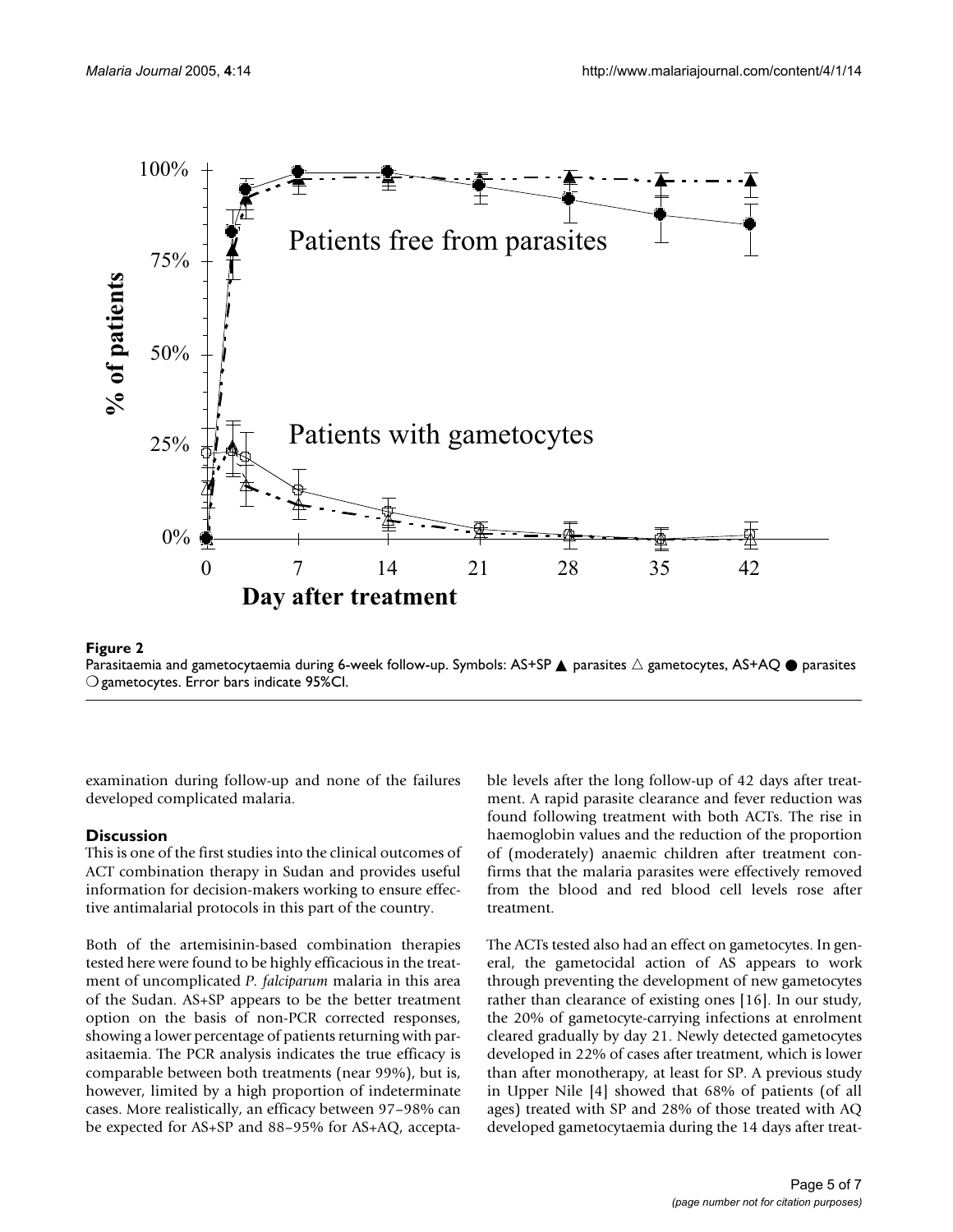ment, while gametocyte prevalence at admission was only 2%. Gametocidal effect is very important since the sexual stages of parasites are essential for person-to-person transmission of malaria via mosquito vectors.

The main limitations of the study were that the number of patient exclusions were higher than anticipated (15%) due to concomitant febrile illnesses and loss to follow-up, as well as the lack of results for PCR-analysis, caused by samples missing or an inability to provide sufficient DNA on amplification due to low densities in post-treatment samples. Increasing the number of inclusions compensated losses to follow-up. Repeated attempts at PCR-analysis for problematic samples were only partly successful and, therefore, lead to extrapolation about the findings for the missing samples.

At time of writing, a change of national protocols towards ACT in northern Sudan is in preparation – coordinated among health authorities, NGOs and other relevant actors. The first line treatment recommended countrywide is AS+SP, based on reported high efficacy of SP. Northern Sudan is the only country in Africa, which has chosen the option AS+SP [17]. On the basis of the results of this study, this is justifiable. One other study in Sudan on AS+SP and AS+AQ efficacy was recently completed in the Nuba Mountains and also shows high efficacy of 91.2% and 92.7%, respectively, for these ACTs at 28 days after treatment [18]. ACTs with SP or AQ as companion drugs have shown to be very effective in other areas of Africa, provided that the companion drug still maintained a good level of efficacy [19-22]. In the Upper Nile area both SP and AQ were still an effective treatment for *P. falciparum* and SP has shown high efficacy in various areas of northern Sudan [2,4,23]. It remains to be seen whether AS+SP will be equally efficacious in other, e.g. more northern areas of the Sudan. In Southern Sudan AS+AQ has recently been put forward as the therapy of choice [17]. The use of two different therapies would seem a sensible option in a vast country with areas of different patterns of resistance.

An advantage of AS+SP over AS+AQ is that it is more convenient to administer, as SP is given as a single dose and can be administered under observation in a health facility, whereas AQ requires 3 days to complete a course. SP tablets are also easier to take (AQ has a bitter taste). Blister packs of AS+SP, which combine the two drugs and clearly indicate daily tablets to be taken, are currently available for different age categories in Sudan. AS+SP is cheaper than AS+AQ.

Implementation of the new national protocol with AS+SP will hopefully take place as quickly as possible to prevent rising morbidity and mortality. Vulnerable displaced populations in epidemic-prone areas and areas of high perennial malaria transmission should be prioritized. Introduction of ACT will have to go hand in hand with laboratory confirmed diagnosis (microscopy or rapid diagnostic tests) to prevent unnecessary use of valuable drugs (thus minimizing drug pressure) and ensure that non-malarial cases are appropriately treated. The change in guidelines should also filter through all health service providers, including the private sector and drug vendors to decrease the potential risk of SP monotherapy and incomplete dosages. The change will initially require more funds to be made available for malaria treatment. The international community – including many NGOs, the WHO, donors, and the Global Fund – has shown willingness to support countries to change antimalarial protocols [24,25].

At present, MSF has already started to pilot AS+SP treatment in its project areas in Northern Sudan, i.e. Darfur, Upper Nile and Gedaref, on behalf of the Ministry of Health. The implementation of treatment as well as the future efficacy of AS+SP should be monitored carefully in a number of dispersed sentinel sites, as there is a possibility that SP resistance may further rise before the combination has been made available countrywide.

#### **Authors' contributions**

IB was responsible for overall supervision, data analysis and writing of the paper, RA for field-implementation, communication as well as data analysis and writing, MB for preparation and set-up of study, support and advocacy. PH was responsible for microscopy laboratory work and quality. EA participated as field supervisor of clinical work and data gathering. EBH and MAF were responsible for day-to-day study procedures and supervision of clinical teams. JM did the PCR analysis and FC was involved in design of study, data analysis and writing of manuscript. All authors read and approved the final manuscript.

#### **Acknowledgements**

We thank all Sudanese children who participated in this study and their parents, as well as the local authorities and MoH representatives who facilitated the execution of this study. The vital efforts of the MSF field staff are gratefully acknowledged. MSF-teams in Khartoum, Amsterdam and London and Epicentre in Paris had an invaluable input in the study providing efficient organization, logistics and support during the whole period. We thank KEMRI Nairobi for slide quality control. This study received funding from MSF and its donors.

#### **References**

- 1. RBM: **RBM in Sudan progress report, 2002: Achievements, constraints and challenges.** *Republic of the Sudan Federal Ministry of Health National Malaria Control Programme* 2003 [\[http://](http://www.emro.who.int/rbm/SUDProgReport02.pdf) [www.emro.who.int/rbm/SUDProgReport02.pdf\]](http://www.emro.who.int/rbm/SUDProgReport02.pdf).
- 2. NMA/UNICEF: **Report on Sentinel sites.** *Khartoum. National Malaria Administration* 1999.
- 3. Guthmann JP, Cetre C, Suzan F: **[Field research, relief work and](http://www.ncbi.nlm.nih.gov/entrez/query.fcgi?cmd=Retrieve&db=PubMed&dopt=Abstract&list_uids=8685983) [war: does chloroquine-resistance occur in displaced popula](http://www.ncbi.nlm.nih.gov/entrez/query.fcgi?cmd=Retrieve&db=PubMed&dopt=Abstract&list_uids=8685983)[tions of southern Sudan?](http://www.ncbi.nlm.nih.gov/entrez/query.fcgi?cmd=Retrieve&db=PubMed&dopt=Abstract&list_uids=8685983)** *Trop Doct* 1996, **26:**89-90.